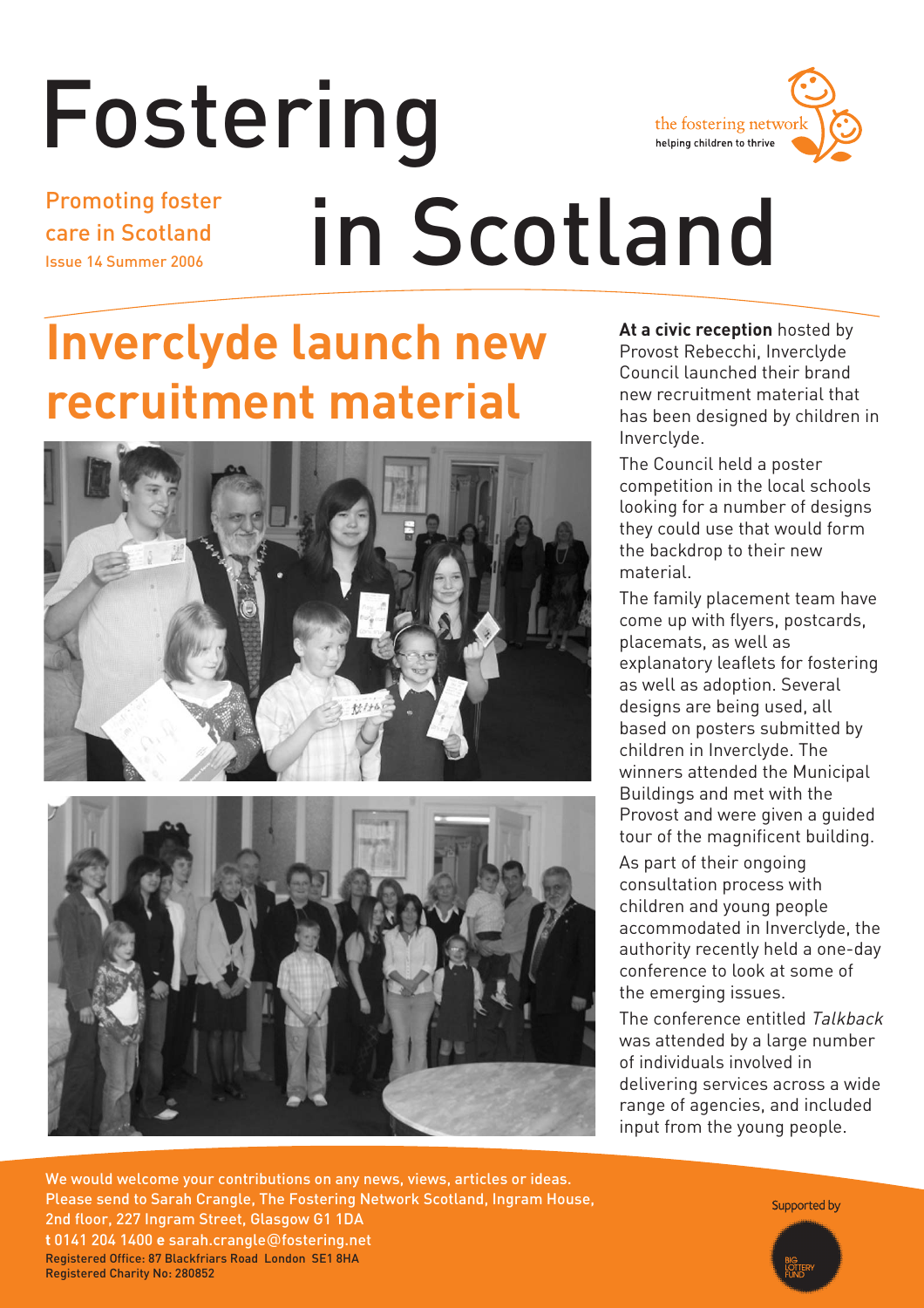### **Contact us at:**

The Fostering Network Scotland Ingram House, 2nd floor, 227 Ingram Street Glasgow G1 1DA

**t** 0141 204 1400 **f** 0141 204 6588 **e** scotland@fostering.net

**www.fostering.net**

**Director** Bryan Ritchie

**Office Manager** Linda Curran

**Administrative Assistant**  Deborah Cook

**Advice, Information & Mediation**  Sandra Moody

**Training Manager** Sue Robertson

**Training Administrator**  Joy Crawford

**Young Peoples project** Alison Boswell

**Fostering Links project** Sarah Crangle

## **Leafy suburbs foster challenge**

**East Renfrewshire Council** recently launched its recruitment drive to get more foster carers for children and teenagers in the area. The council is challenging residents in what's known as the 'leafy suburbs' to find out if they're 'cut out to foster' and Councillor Collins challenged families and individuals to think seriously about fostering.

Residents who think they're cut out to foster can contact the Council **t** 0141 577 8303

**e** fosteringplus@eastrenfrewshire.gov.uk or they can log on to the dedicated web site www.eastrenfrewshire.gov.uk/fosteringplus



### **The Fostering Network Conference 2006**

#### **Private Lives, Public Care: foster families under the spotlight**

#### **Friday 13 October and Saturday 14 October**

#### **The Hilton Hotel, Glasgow**

Foster care enables children and young people to experience the benefits of a stable home and family life. But foster families live in an unusual space: a place where the private world of the family meets the public world of the care system.

Private Lives, Public Care will explore issues and perspectives from the public and private

worlds and the ways in which they meet and challenge each other.

Keynote speakers include Jane Aldgate from the Open University and June Thoburn from the University of East Anglia.

The conference will also include workshops and an interactive debate on whether foster carers should be able to smoke at home.

For further information, or to register your interest, **e** conference@fostering.net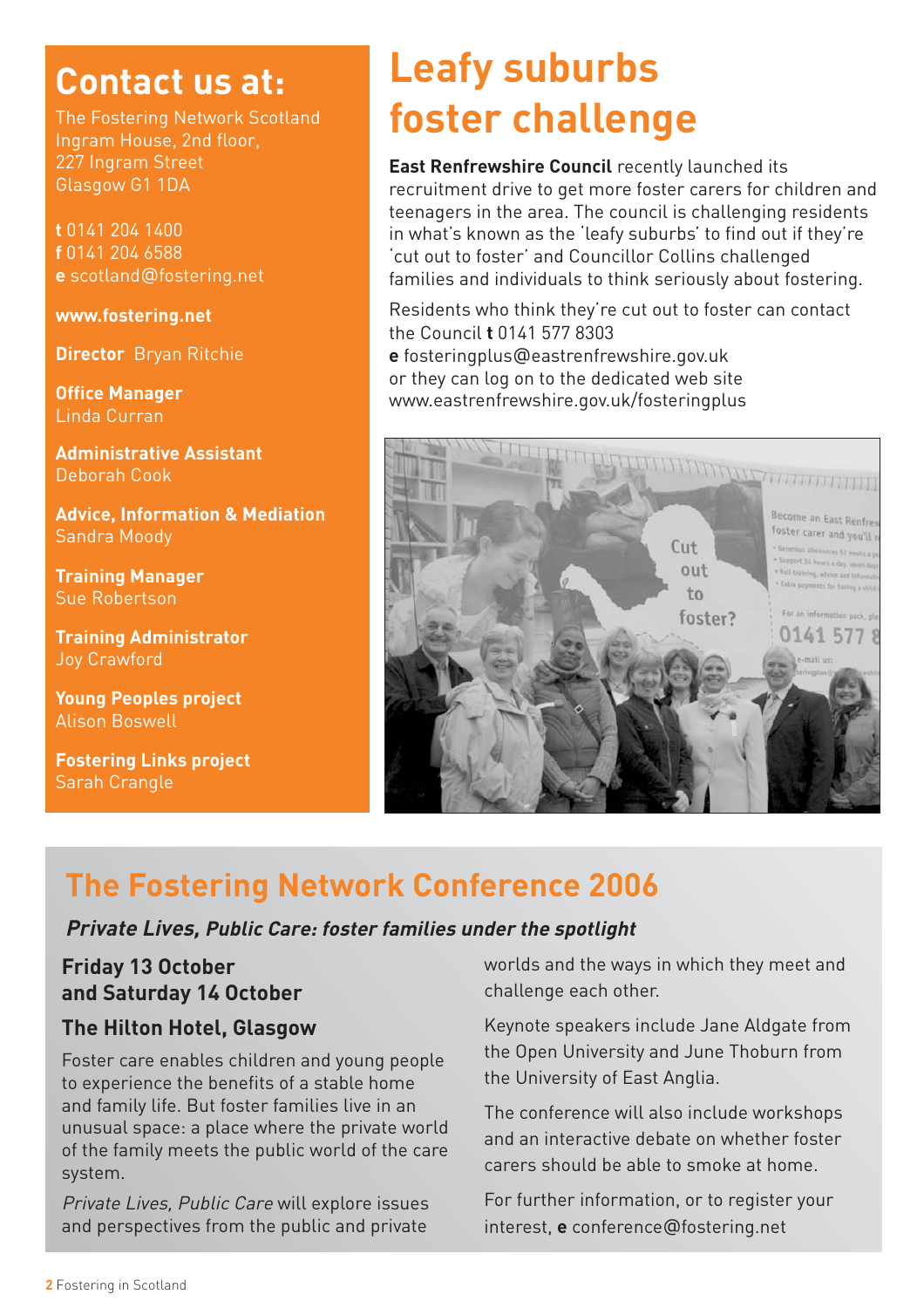## **Dear Members,**

**I hope that you have all survived** what has seemed a very long winter and that you are now looking forward to summer!

There has, as usual, been a lot going on for the Fostering Network both in Scotland and across the UK. We have finished the series of focus groups and membership meetings, and are planning the rest of the year's events.

The Steps forward agenda has been very well received and brings together what members across Scotland see as key issues for children looked-after in foster care, for carers and for agencies. The topics are very similar to those across the UK though in some respects Scotland has lagged behind the rest of the UK. The absence of placement limits is probably the most significant difference in Scotland and we are keen to continue to press for its introduction.

The Adoption and Children (Scotland) Bill has been published and Bryan did a lot of work to try to ensure that some of the key changes needed to make foster care stronger were included. Unfortunately there is only one mention of fostering in the whole bill relating to the power for the Executive to set rates of allowances.

Bryan, Lynne Isaacs, foster carer from Angus, and I appeared to give evidence to the Education Committee as they discussed the way the Bill should be introduced. We made it very clear that foster care services across Scotland were working very hard, were delivering a high quality of care but that they were stretched to their limits. We asked them to ensure that more attention is given to fostering in the final legislation. We have sent them reports and proposals for additions and amendments so we hope some of those may be put into the new legislation. We were keen to understand why some of the firm commitments made earlier by the Executive have been lost as they would have helped to strengthen the foster care service. I do not feel that we got answers.

We have had a meeting of the Scottish Committee where we had a review of its role and structure. It has struggled a bit over the years from a lack of a clear remit. With the new structure of advisory carers in place through the focus groups it seems a good time to look at what the Committee's role should be. We will give you more details after the next Committee meeting in August. From discussions that Bryan and I have had so far the Committee needs people who will be active in promoting the work of the Fostering

Network in Scotland and who will be prepared to get involved in fundraising for the work of the Fostering Network.

The grant from the Scottish Executive does not cover more than some of the basic costs of the Director and the Administrator and all the other posts have to be funded by grants and trusts or, in the case of training, by earning the money to cover their salaries. We face a hard year in terms of finance and some hard decisions will have to be made about services unless we can find some extra money from grants and trusts.

At Board level we have been looking at the accounts for the year that is over and the budgets for the year that is ahead. We have also looked at what should be the policy and campaigning focus of the Fostering Network.

The UK Conference is being held in Glasgow this October, from Friday 13th October to Saturday 14th October at the Hilton Hotel, so I hope that some of our Scottish members will be able to come and give delegates from across the UK a Scottish welcome.

During the Conference the AGM takes place and the results of the elections to the Board are announced. This year there are 5 vacancies for carers on the Board so I hope that some of you will think seriously about being nominated. Being a Board member carries considerable responsibilities for the running of the work of the Fostering Network in close collaboration with the Chief Executive and the Director in Scotland and the other UK countries. It also offers an opportunity to be in on the debates about the direction of the work of the Fostering Network. If you do not feel that you could stand to become a Board member then do use your vote. It would be good to have a carer who can bring a Scottish perspective although on the Board we have to take a UK perspective as well.

Carol Feehan from Scotland retires from the Board. She has been an important part of governing the Fostering Network and my thanks to her for her time on the Board and for her links with the Scottish Committee.

I will look forward to meeting many of you at the various meetings across Scotland and also at the UK Conference.

With best wishes,

Anne Black

Chair, Scottish Committee, Summer 2006



The UK Conference is being held in Glasgow this October, from Friday 13th October to Saturday 14th October at the Hilton Hotel, so I hope that some of our Scottish members will be able to come and give delegates from across the UK a Scottish welcome.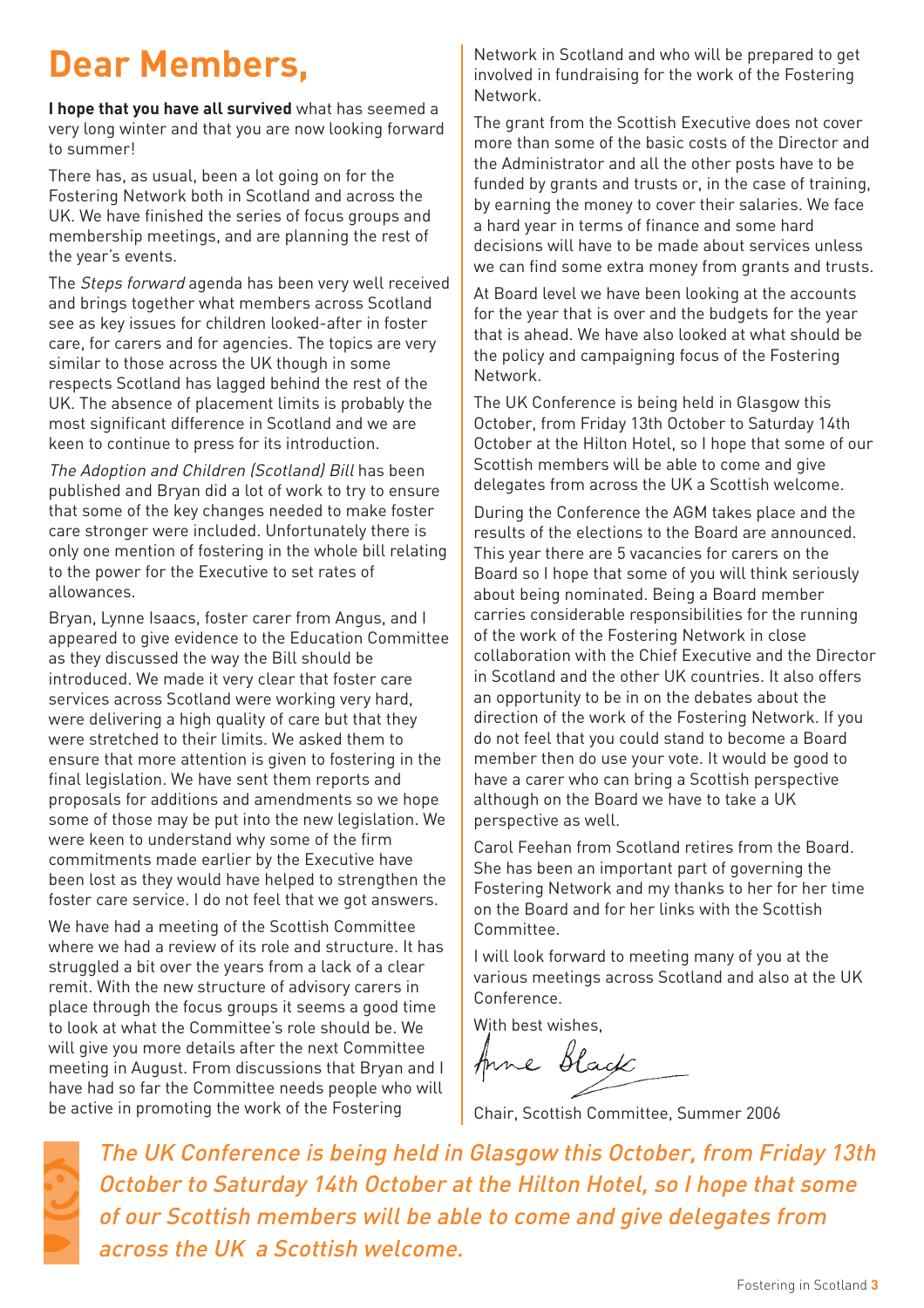### **Young People's Advisory Groups**

**The Young People's project** held advisory groups in Stirling, Edinburgh and Arbroath. These meetings are for young people with experience of foster care and provides the opportunity to discuss foster care - what is good and what needs to improve for young people who are in foster care and the sons and daughters of foster carers.

So, if you are 12 plus, have an opinion BIG or small about fostering then we would like to meet you.



**These two films** are written and produced by young people involved with the project and are based on their real-life experiences. Featuring actors and aimed at social workers and trainers, the films contain hard-hitting messages about the impact fostering has on the lives of young people involved in foster care, and the support they require now and in the future. One film highlights the needs and issues for young people in foster care and the other highlights the needs and issues of the sons and daughters of foster carers.

Available on video, each film costs £25 incl. p&p. For further information and to purchase the films please contact Alison Boswell, Young People's project worker **e** alison.boswell@fostering.net **t** 0141 204 1400



### **Update on Young People's project**

#### **By Dawn, daughter of foster carers**

**The past months** have seen the Young People's project venturing to Glasgow Caledonian University and to Crieff Hydro Hotel. Both destinations were a great opportunity for us to show various people the Forgotten Voices films.

Firstly, Alison and I attended Crieff Hydro Hotel where the Association of Directors of Social Work Conference was being held. We were given a fringe event which slotted in bang on lunch time, unfortunately for us this meant that most people in attendance would rather have food than sit in on a fringe, but we never gave up hope, and eventually managed to show the film to nine people. Which isn't bad considering each of the nine people took back the information they had seen in the films to their agencies providing them with the information, now we have nine different agencies in Scotland with a little bit more information on the young peoples needs and issues.

We also received a great response from our postcards, which were handed out at the event, with the people who watched the films commenting on them by writing a description on the post cards, which will definitely come in handy for future reference.

We both had the opportunity to sit in on a presentation by John Humphreys, which was very interesting. The day went really well, and I hope everyone who viewed the films was inspired to kick start change in their areas.

The next destination was Glasgow Caledonian University, where we presented the films to students, lecturers, foster carers, and social workers. Alison spoke about the Fostering Network and its main purpose regarding the Young People's project and I spoke about my experience of foster care and what I felt about the films.

Alison and I then introduced the films separately and explained a little about them. After the viewing of the films we handed out postcards, everyone again took the time to write a comment about the films on them. We then had a short discussion on the films and I was quite surprised to hear that the sons and daughters film was the one most people commented on. The main reason being they hadn't really thought about the feelings of birth children, as the children in care were their main priority. People were surprised at how informative the films were and they seemed to make an impact on peoples thoughts.

I hope that we can continue to publicise our films, as they seem to be making a big impact on all those who view them, with the more publicity we receive via the films the more chance we have of actually implementing change regarding our needs and issues raised.

**The Young People's project** would like to thank Mr and Mrs Rowley, Bridge of Allan, the Hugh Fraser Trust and Sylvia Aitken Trust for their recent donations.

Thanks also to Janice West and Dawn for their support of the project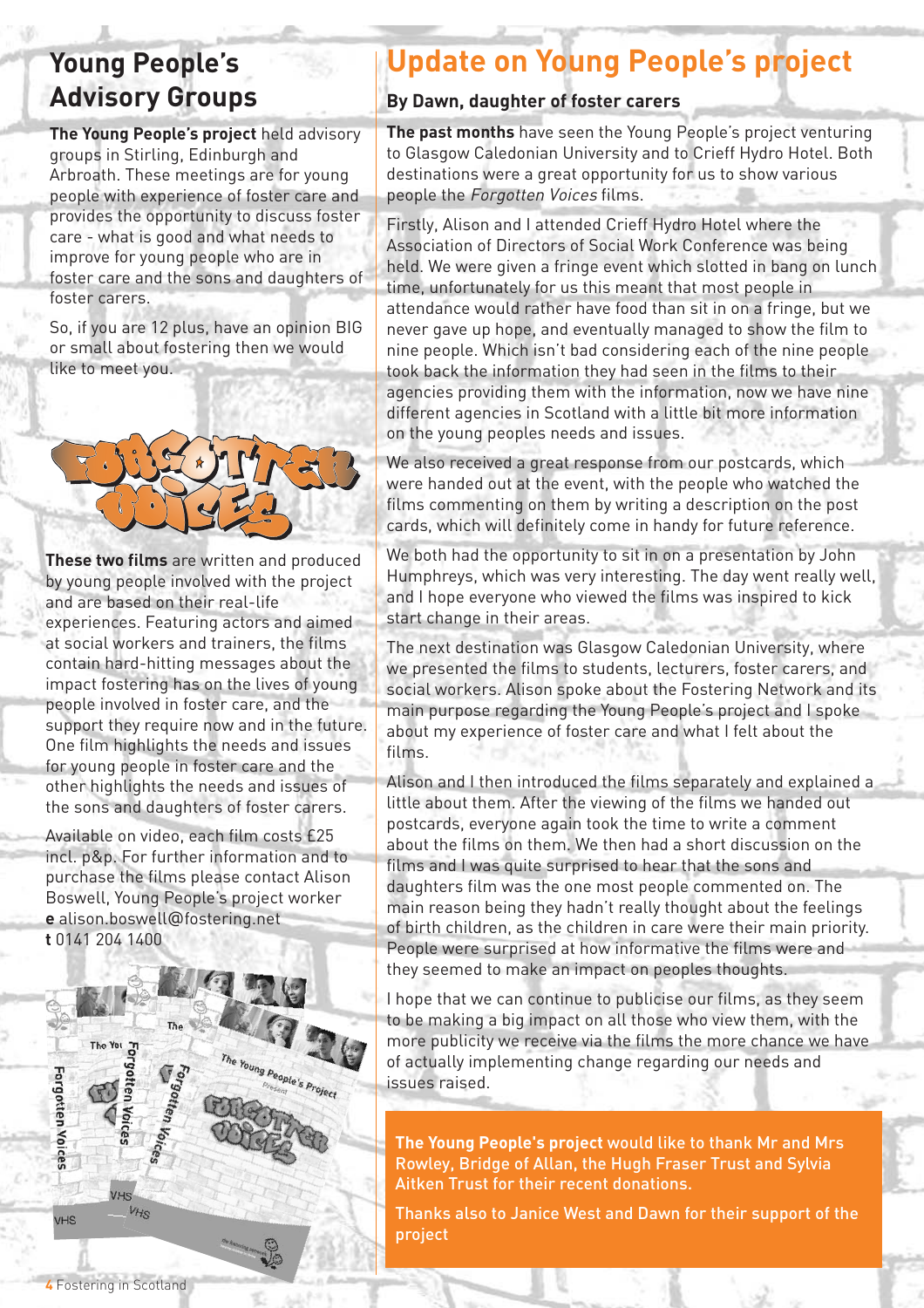## **Social Work student gets involved with Young People's project**

**Maureen Gillies, Social Work Student** from Glasgow Caledonian University initially became involved with the Young Person's project through partnership working between the Fostering Network and Families for Children department in Glasgow. Maureen linked in with Alison Boswell, project worker, on developing a young women's workshop to coincide with International Women's Day and recruiting young women who would like to participate in the event, and tells us about the event.

The theme of the event was Taking care of ourselves and was aimed at young women aged 14+ who were in foster care. The event included the screening of the video Forgotten Voices after which there was a small discussion followed by taster sessions of salsa, belly dancing, street dancing, reiki and beauty therapy treatments.

'The evening was a great opportunity for me to gain a wealth of knowledge from the young women on their experiences of foster care, placement moves and how this has impacted upon their lives. This was extremely inspiring and enabled me to appreciate more comprehensively the positives and negatives of foster care and the overall stigma and disadvantage attached to children and young people accommodated by local authorities. A significant learning point for me was acknowledging the value of themed workshops to deliver important messages and information while creating a welcoming and fun environment to facilitate this.

'Overall I feel partnership working with Alison Boswell and meeting the young women has afforded me the opportunity to lay solid foundations for expanding my value base, knowledge on foster care and surrounding issues all of which I hope will support me move forward in my future practice.

'I would like to take this opportunity to thank the young women for sharing their experiences, similarly Alison Boswell for providing the opportunity to link with herself and develop the workshop as the experience gained was invaluable.'

Maureen has now qualified as a social worker from Glasgow Caledonian University and we wish her success in her social work career.

The Young People's project would like to thank Maureen for her contribution, Development and Regeneration Services at Glasgow City Council for their grant and the YMCA (City-Centre) for the use of premises as without this support we would not have been able to hold this event.

### **Children learn about fostering**

**Children in Primary 3/4 at Knightswood Primary School** in Glasgow held an art exhibition as part of their enterprise project on the topic of Families.

As part of the project the children learned about the diversity of families and this included families who foster.

The art exhibition raised 65 pounds and the children donated this to the Young People's project.

A big thank-you to Anne Laughlin, class teacher, and all the children of Primary 3/4.



### **screened at Glasgow Caledonian University**

By Janice West, Senior Lecturer, Social Work Division, Glasgow Caledonian University

**On Wednesday 17 May,** the Social Work Division of Glasgow Caledonian University hosted a screening of the Forgotten Voices videos as part of foster care fortnight. The screening was attended by an invited audience of academic staff, students and practice teachers from across the West of Scotland. The reasons for the University's involvement were twofold. Firstly, Alison Boswell, the project worker of the Young People's Project at the Fostering Network Scotland, is a GCU social work graduate. Also, through the technical support available at the University, it has been possible to make the videos available to view from the Fostering Network website although they are actually held on one of the streaming servers at Spoken Word Services.

Dr. Tim Kelly, Head of Division of Social Work, introduced the event and Alison Boswell and Dawn Meechan, a young person from the project, explained the history and development of the video material. During the discussion following the viewing, participants spoke of the powerful message being delivered by these young people and discussed ways of attempting to ensure that it remains high on the political agenda.

It was particularly interesting to hear the views expressed by current social work students, many of whom were hearing the message of the videos for the first time. This highlighted the need for greater involvement of service user groups in the design and delivery of social work education and it is hoped that this event will be the first of many fruitful collaborations between the Fostering Network Scotland and Glasgow Caledonian University.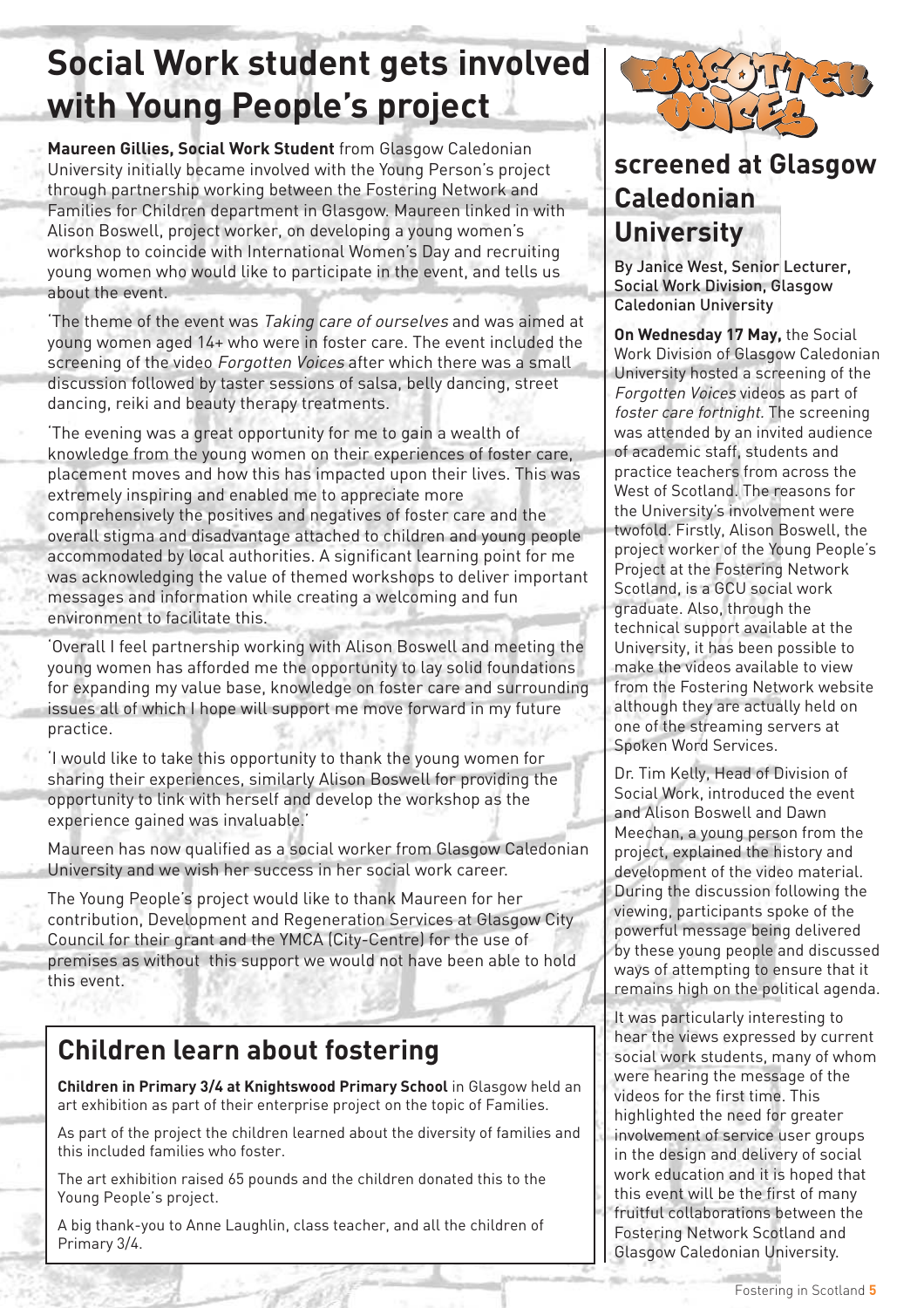### **Training updates for Scotland**

A few places are still available for the following popular courses:

#### **The Skills to Foster Leaders course**

Three-day course 29, 30 & 31 August 2006 Glasgow

#### **Men in Foster Care**

One-day course 30 September 2006 Glasgow

#### **The Role of the Supervising Social Worker**

Two-day course 6 & 7 September 2006

#### **Competency Based Assessment of Foster Carers**

One-day course 17 October 2006 Glasgow

Hurry to book while places still available! Our training team can also deliver tailor made courses to suit your requirements. and look forward to discussing your training needs with you. For further information on any training issues contact Joy Crawford **t** 0141 204 1400 **e** joy.crawford@fostering.net More open courses coming soon…

#### **Preventing and Managing Challenging Behaviour**

**The Skills to Foster Leaders Course Role of the Supervising Social Worker Men in Foster Care**

## **Fostering Network Scotland membership meeting**

**Our next membership** meeting will be held in Aberdeen on Saturday 30 September 2006. The day will examine the issues facing looked-after young people in education, and the role foster carers, teachers and professionals can play in ensuring that children and young people attain their best educationally.

The day will be of interest to foster carers, social workers, family placement workers, teachers and others wishing to expand and develop their knowledge in this area.

Booking is essential as places are limited. To book a place, or for further information, please contact Sarah **t** 0141 204 1400 **e** sarah.crangle@fostering.net

Membership meetings are free, and of interest to anyone with an involvement in fostering. A buffet lunch will be provided. Please advise at time of booking of any dietary or other requirements. There will be a crèche, however places for this are limited – please speak with Sarah about this at time of booking.

### **Perth carer receives SVQ award**

**Perth and Kinross Council foster carer** Maxine Scott has successfully completed her SVQ level 3 Caring for children and young people. Maxine (with husband Andrew) has been a foster carer for 6 years. Maxine achieved her SVQ while caring for looked-after young people with complex needs as well as her own family.

### **Attention focus group representatives… advance notice… next focus group meeting**

**The next focus group meeting** will take place on Thursday 9 November in Dewars Centre, Perth from 10am til 3pm.

This meeting will bring together all of the focus group representatives from throughout Scotland. The day will examine the issues raised by the focus group structure to date, taking stock of what has happened, and what's next for fostering in Scotland.

With speakers and presentations, the day is sure to again generate some informative and lively

discussions. Buffet lunch and refreshments will be provided.

For further information and for focus group reps to confirm their availability on that date, contact Sarah Crangle **e** sarah.crangle@fostering.net **t** 0141 204 1400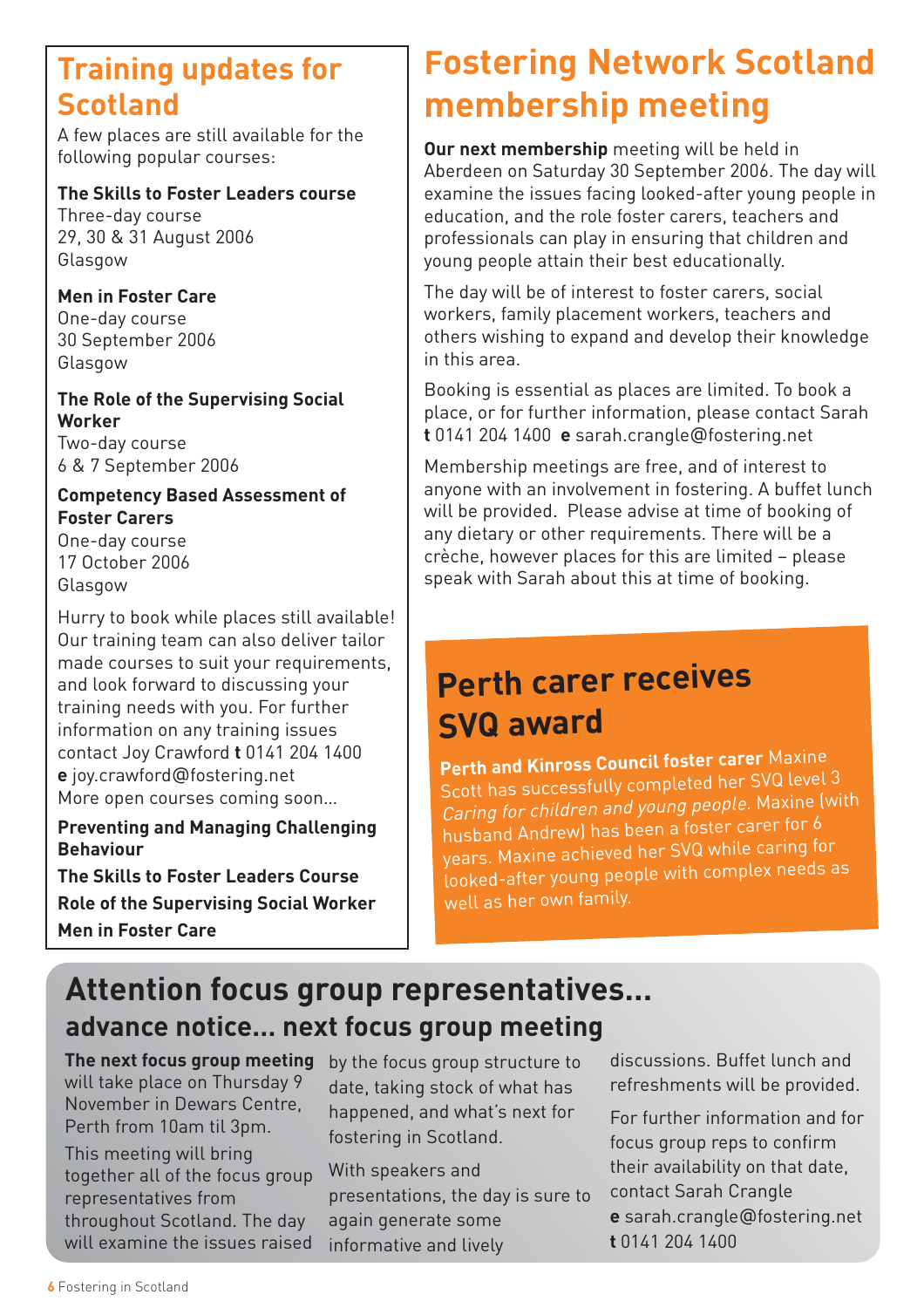# **Marathon man raises funds**

**Heroic runner**, Richard Ginn, ran an incredible three marathons in support of the Fostering Network this year. His marathons took him to Paris, London and Edinburgh where he not only managed to



get round but also achieved great finish times.

Enduring the sweltering summer temperatures on June 11th, Richard completed the Edinburgh run in 3h11m 59s, and achieved an amazing 161st position of the 4200 runners taking part.

The race started in Princes Street, and took in many of the wonderful landmarks of the city including the Royal Yacht Brittania and Edinburgh Castle.

Richard is still collecting sponsorship from colleagues and well wishers in support of the Fostering Network and its work to improve the lives of children and young people throughout the UK who, for whatever reason, cannot live with their own families

### **Run for the Fostering Network**

**Staff are limbering up** to raise funds for the Fostering Network in Scotland, and are looking for more runners to join their team taking part in the 10k run.

The Great Scottish Run is being held in Glasgow on Sunday 3rd September, with a 10k race and a half marathon, both starting at George Square, running through the city and finishing in Glasgow Green.

To join the team, pledge your support, or for more information, contact Sarah Crangle **t** 0141 204 1400 **e** sarah.crangle@fostering.net

### **Aberdeenshire reception for foster carers**

**In May,** Aberdeenshire Council hosted two civic receptions to present long service awards to foster carers.

Around 150 children and young people are lookedafter by just over 100 foster carers, offering both short and long-term placements.

Across Aberdeenshire, over 30 families have been fostering for more than 10 years, and 10 families have more than 20 years experience.

Provost Raymond Bisset and Councillor Anne Robertson presented certificates of recognition, bouquets of flowers and bottles of champagne, thanking the carers for their commitment. Carers greatly appreciated the opportunity for a gettogether, to enjoy a buffet supper, to chat, to reflect the changes that have occurred in fostering over the years and to celebrate with Aberdeenshire Council.

## **Training opportunities for young people**

**Training for trainers** for young people aged 16+ 7, 8 & 9 August 2006 **Stirling** 

**Advocacy skills training for young people** for young people aged 12+ 14 & 15 August **Stirling** 

The training has been designed for young people and is open to young people in foster care and the sons and daughters of foster carers. The training is free and reasonable transport costs will be met. For further information please contact Alison Boswell